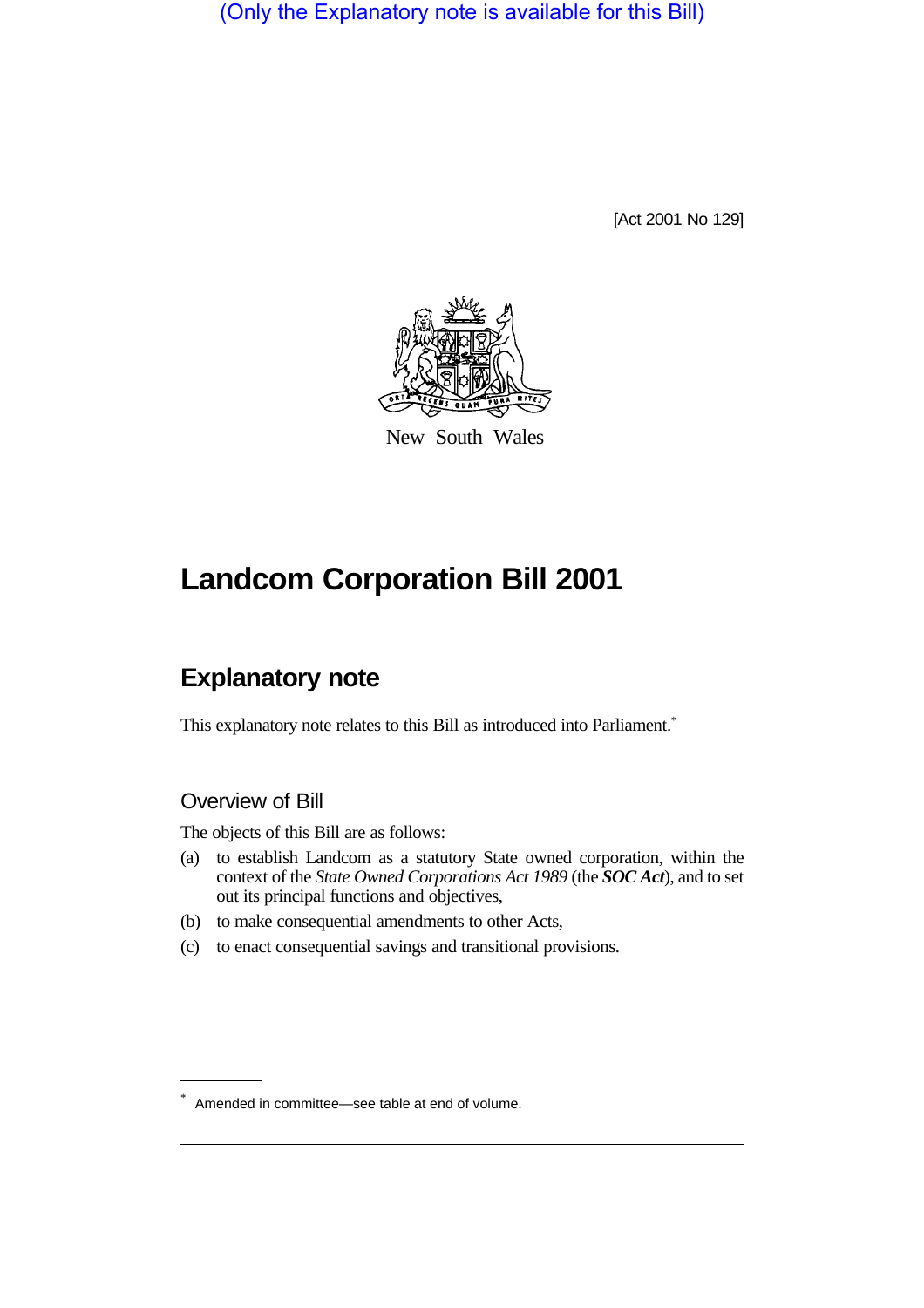Explanatory note

#### Outline of provisions

#### **Part 1 Preliminary**

**Clause 1** sets out the name (also called the short title) of the proposed Act.

**Clause 2** provides for the commencement of the proposed Act on a day or days to be appointed by proclamation.

**Clause 3** defines certain words and expressions used in the proposed Act, and provides for certain other words and expressions to be given the same meanings as they have in the SOC Act.

**Clause 4** provides that notes in the proposed Act do not form part of the Act.

# **Part 2 Landcom**

**Clause 5** establishes Landcom (the *Corporation*) as a statutory State owned corporation under the SOC Act. At present, Landcom operates as part of the New South Wales Land and Housing Corporation. The proposed Act will establish Landcom as a separate corporate entity.

**Clause 6** sets out the principal objectives of the Corporation. These are as follows:

- (a) to be a successful business and, to this end:
	- (i) to operate at least as efficiently as any comparable businesses, and
	- (ii) to maximise the net worth of the State's investment in it,
- (b) to exhibit a sense of social responsibility by having regard to the interests of the community in which it operates,
- (c) to protect the environment by conducting its operations in compliance with the principles of ecologically sustainable development contained in section 6 (2) of the *Protection of the Environment Administration Act 1991*,
- (d) to exhibit a sense of responsibility towards regional development and decentralisation in the way in which it operates,
- (e) to undertake, or assist the Government in undertaking, strategic or complex urban development projects,
- (f) to assist the Government in achieving its urban management objectives,
- (g) to be a responsible developer of residential, commercial and industrial land.

Explanatory note page 2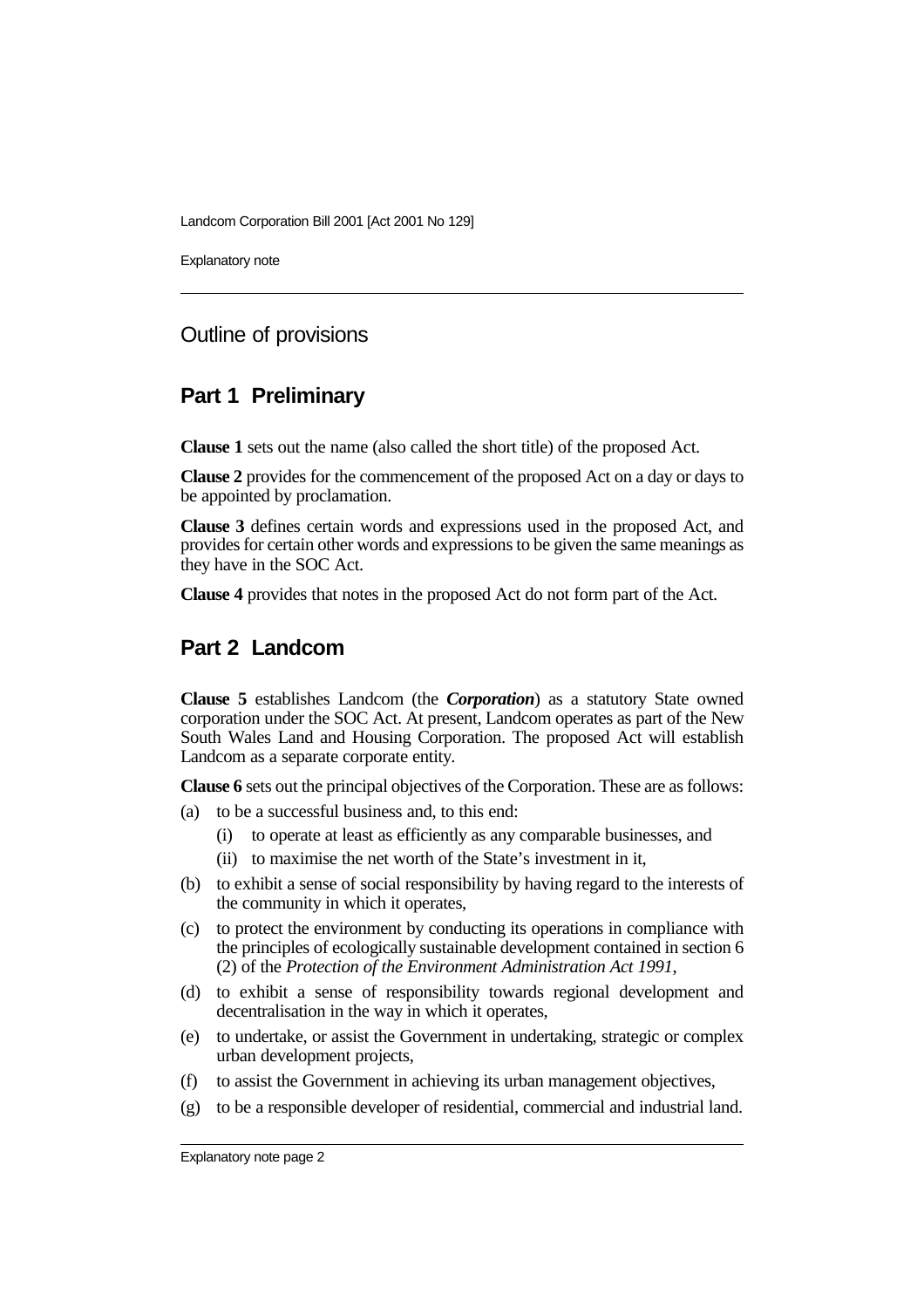Explanatory note

**Clause 7** sets out the principal functions of the Corporation. These are as follows:

- (a) to undertake and participate in residential, commercial, industrial and mixed development projects,
- (b) to provide advice and services related to urban development, on a commercial basis, to government agencies and others.

**Clause 8** provides for a board of directors for the Corporation.

**Clause 9** provides for a chief executive officer of the Corporation.

**Clause 10** provides for an acting chief executive officer of the Corporation.

# **Part 3 Accountability**

**Clause 11** allows the portfolio Minister to provide the board of the Corporation with a statement of priorities in relation to the operations of the Corporation and any subsidiaries. The statement may specify:

- (a) the urban management priorities for the Corporation and its subsidiaries, expressed in broad terms, as proposed by the portfolio Minister, and
- (b) the projects, activities or outcomes to be undertaken or achieved by the Corporation as proposed by the portfolio Minister.

**Clause 12** allows the board of the Corporation to accept and implement the statement of priorities or to reject the statement of priorities (with the approval of the voting shareholders), and to give effect to the statement of priorities (to the extent accepted by the board).

**Clause 13** provides for the modification or revocation by the board of its acceptance of a statement of priorities.

**Clause 14** prevents the Corporation from making significant acquisitions or disposal of certain real property assets, without the approval of the voting shareholders. The restrictions are similar to those that apply to fixed assets or investments under section 20X of the SOC Act.

# **Part 4 Miscellaneous**

**Clause 15** makes it clear that the SOC Act applies in respect of the Corporation.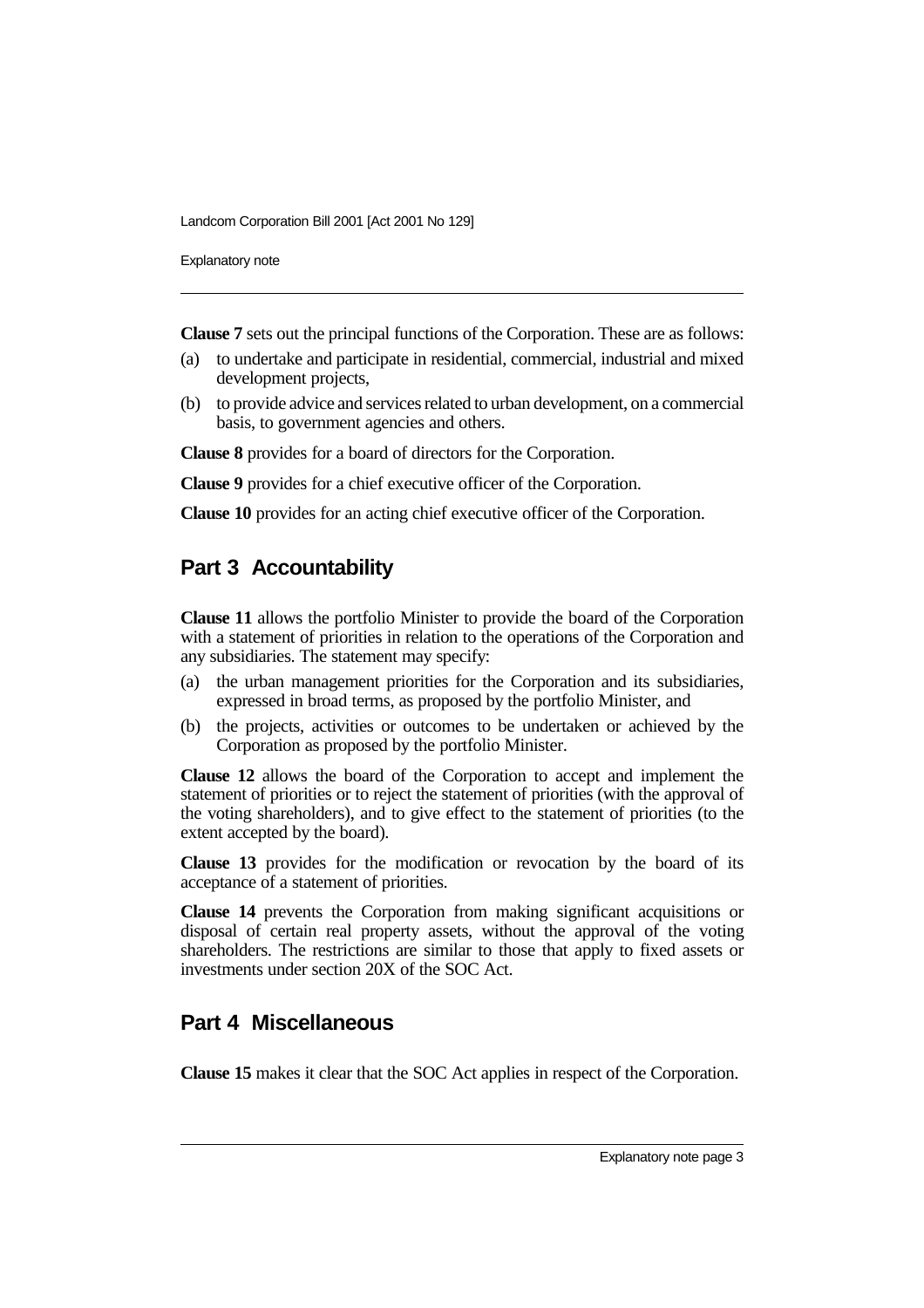Explanatory note

**Clause 16** allows specified assets, rights and liabilities of the New South Wales Land and Housing Corporation and the Ministerial Development Corporation to be transferred to Landcom, and gives effect to Schedule 1.

**Clause 17** gives effect to Schedule 2, which provides for the transfer of staff from the Department of Urban Affairs and Planning to Landcom.

**Clause 18** provides for the making of regulations for the purposes of the proposed Act.

**Clause 19** gives effect to the amendment of Acts set out in Schedule 3.

**Clause 20** gives effect to the savings, transitional and other provisions set out in Schedule 4.

**Clause 21** provides for a review of the proposed Act at the end of 5 years after its date of assent.

#### **Schedules**

**Schedule 1** sets out the provisions that are to apply to the transfer of assets, rights and liabilities under the proposed Act.

**Schedule 2** sets out the provisions that are to apply to the transfer of staff under the proposed Act.

**Schedule 3** amends the following Acts:

*First State Superannuation Act 1992*

*Housing Act 2001*

*Public Sector Management Act 1988*

*State Authorities Non-contributory Superannuation Act 1987*

*State Authorities Superannuation Act 1987*

*Superannuation Act 1916*

At present, Landcom operates under the auspices of the New South Wales Land and Housing Corporation (*the Land and Housing Corporation*) under the *Housing Act 2001*. As a consequence of the separation of Landcom from the Land and Housing Corporation, various functions of the Land and Housing Corporation relating to urban development are omitted from the *Housing Act 2001*. In addition, an amendment to section 22 of that Act makes it clear that the Land and Housing